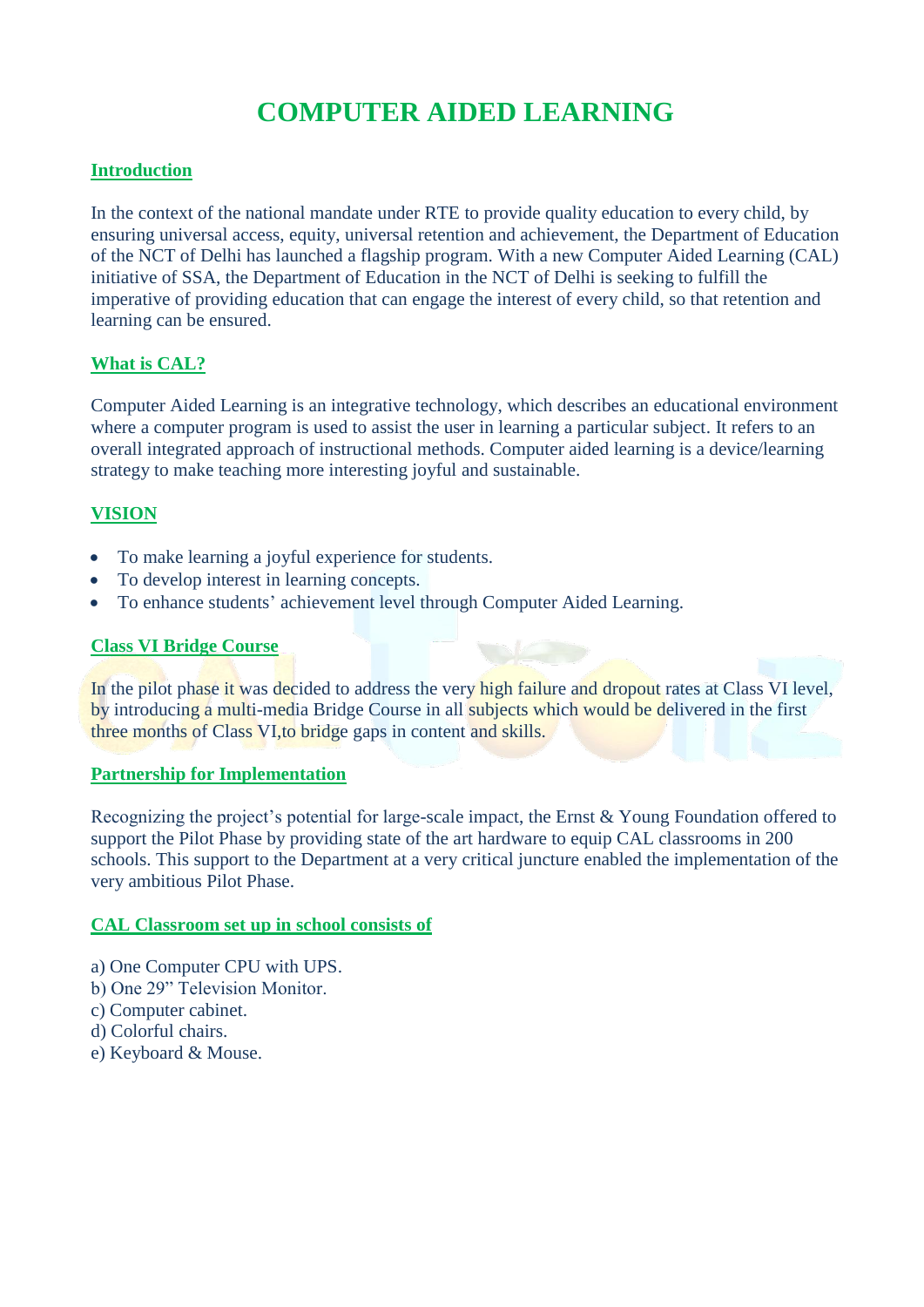# **Content available**

| Sr. No         | <b>Class</b>         | <b>Subject</b>        |  |  |
|----------------|----------------------|-----------------------|--|--|
|                | <b>Bridge Course</b> | Science               |  |  |
|                |                      | <b>Maths</b>          |  |  |
|                |                      | <b>Social Science</b> |  |  |
|                |                      | English               |  |  |
|                |                      | Hindi                 |  |  |
| $\overline{2}$ | <b>VII</b>           | Science               |  |  |
|                |                      | <b>Maths</b>          |  |  |
|                |                      | Social science        |  |  |
| 3              | <b>VIII</b>          | Science               |  |  |
|                |                      | <b>Maths</b>          |  |  |
|                |                      | Social science        |  |  |
|                |                      | English               |  |  |
| 4              | IX                   | All except Hindi      |  |  |
| 5              | X                    | All                   |  |  |

# **CAL Resource Center**

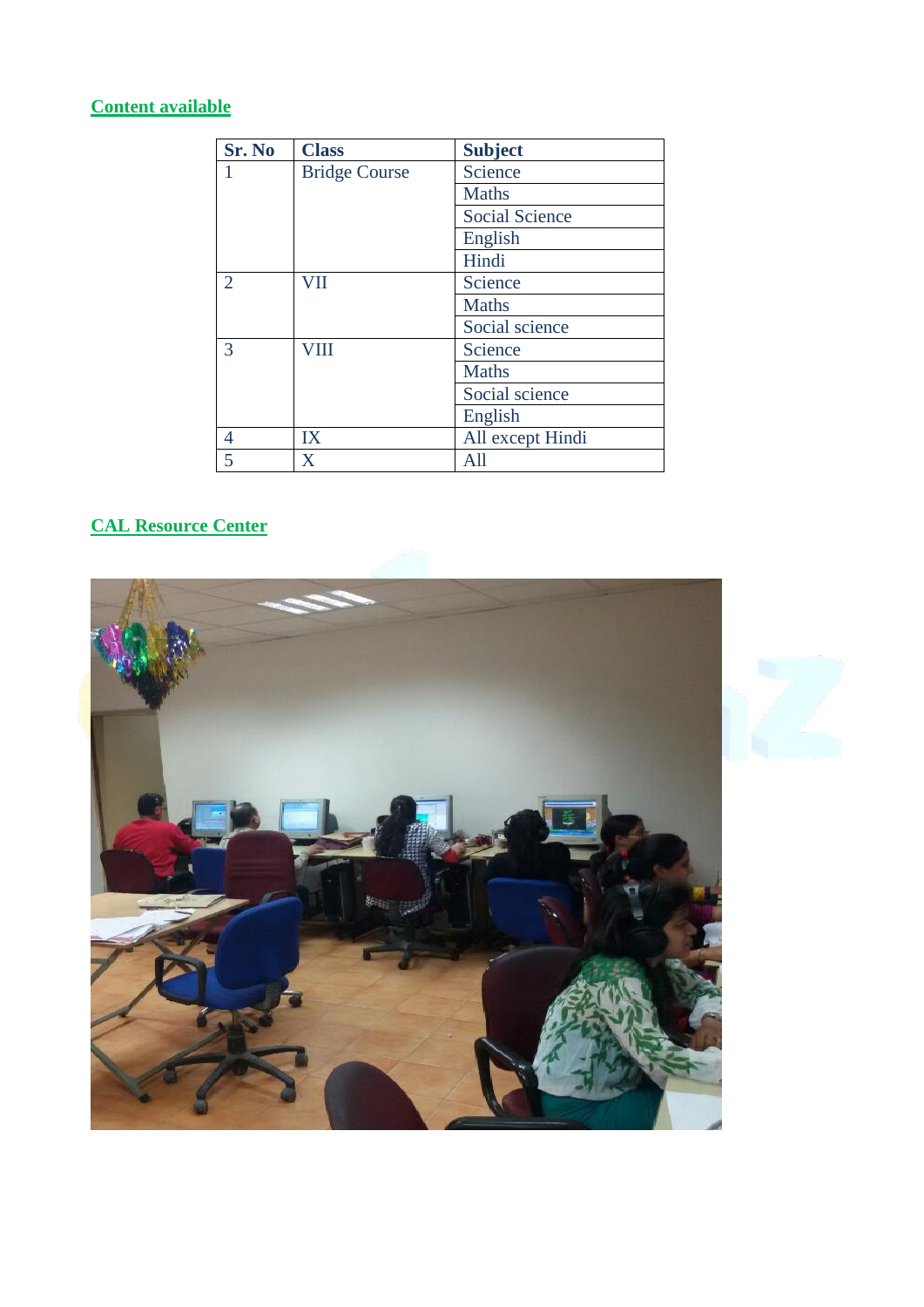# **New Cal lab unit in school**

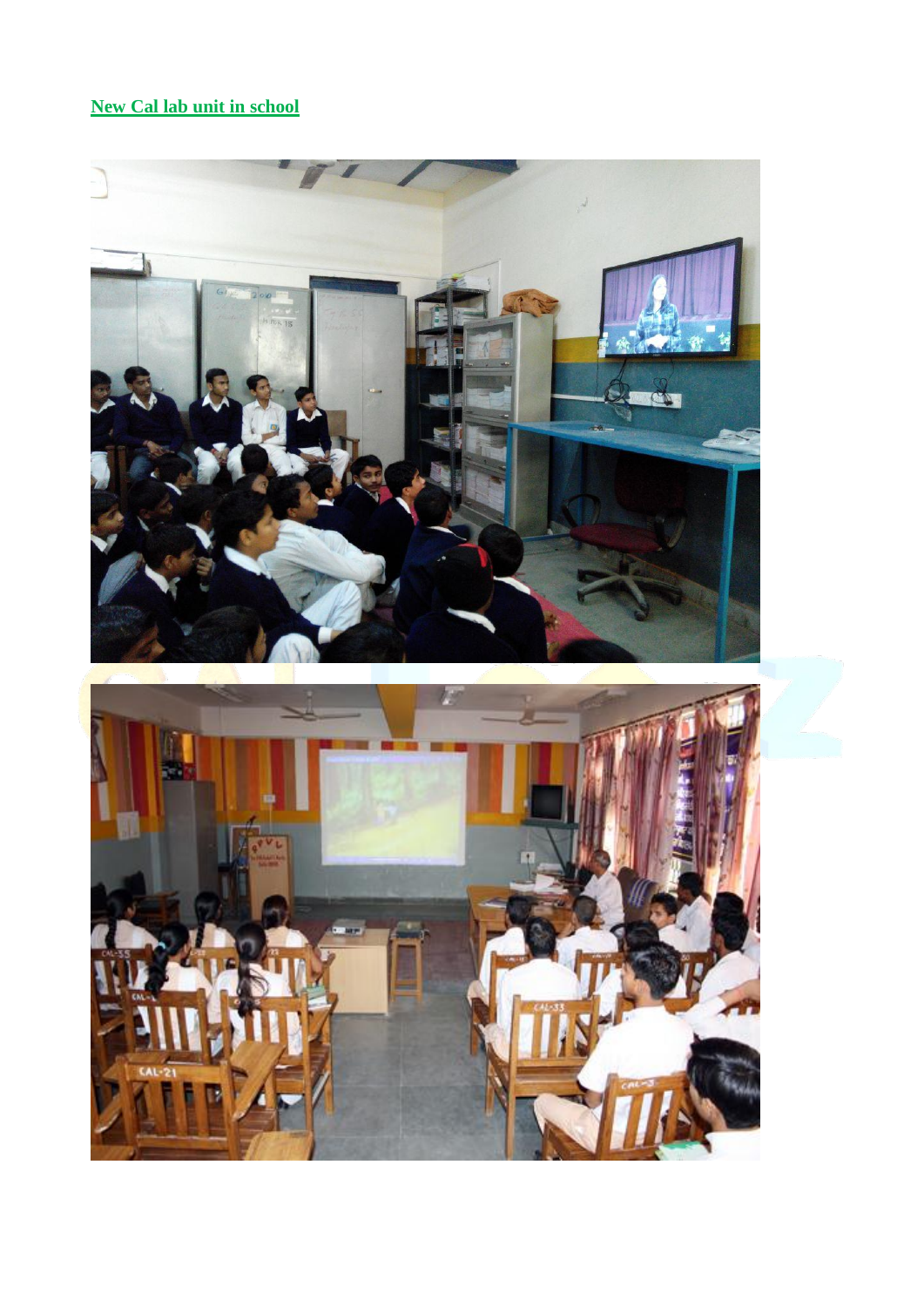## **Status of CAL lab in DOE schools**

| Sr.<br>N <sub>o</sub> | <b>District Name</b> | <b>Total</b><br><b>School</b> | <b>School</b><br><b>Having</b><br>Cal | Unit<br><b>Available</b> | Unit<br><b>Function</b><br>al | TV<br><b>Availa</b><br>ble | TV<br><b>Functio</b><br>nal | <b>CPU</b><br><b>Availa</b><br>ble | <b>CPU</b><br><b>Function</b><br>al | Cal<br>software<br><b>Is</b><br><b>Available</b> | being<br>taken<br><b>CAL</b><br>class by<br>teacher |
|-----------------------|----------------------|-------------------------------|---------------------------------------|--------------------------|-------------------------------|----------------------------|-----------------------------|------------------------------------|-------------------------------------|--------------------------------------------------|-----------------------------------------------------|
|                       | East                 | 114                           | 110                                   | 157                      | 101                           | 159                        | 111                         | 154                                | 111                                 | 67                                               | 59                                                  |
| $\overline{2}$        | North East           | 126                           | 109                                   | 261                      | 163                           | 266                        | 188                         | 254                                | 174                                 | 84                                               | 84                                                  |
| 3 <sup>1</sup>        | North                | 63                            | 58                                    | 134                      | 98                            | 134                        | 104                         | 138                                | 99                                  | 47                                               | 47                                                  |
| 4                     | North West A         | 110                           | 101                                   | 228                      | 169                           | 230                        | 177                         | 227                                | 173                                 | 84                                               | 84                                                  |
| 5                     | North West B         | 125                           | 110                                   | 256                      | 195                           | 259                        | 208                         | 256                                | 208                                 | 107                                              | 107                                                 |
| 6                     | West A&B             | 135                           | 120                                   | 277                      | 160                           | 282                        | 187                         | 266                                | 177                                 | 82                                               | 81                                                  |
| 7                     | South West A         | 40                            | 47                                    | 105                      | 85                            | 105                        | 89                          | 104                                | 89                                  | 35                                               | 36                                                  |
| 8                     | South West B         | 87                            | 77                                    | 178                      | 134                           | 180                        | 146                         | 178                                | 152                                 | 64                                               | 64                                                  |
| 9                     | South                | 165                           | 138                                   | 304                      | 203                           | 300                        | 206                         | 298                                | 208                                 | 102                                              | 100                                                 |
| 10                    | Central              | 41                            | 40                                    | 90                       | 78                            | 90                         | 80                          | 86                                 | 82                                  | 38                                               | 38                                                  |
| 11                    | New Delhi            | 5                             | 5                                     | 9                        | 9                             | 9                          | 9                           | 9                                  | 9                                   | 5                                                | 5                                                   |
|                       | <b>Total</b>         | 1011                          | 915                                   | 1999                     | 1395                          | 2014                       | 1505                        | 1970                               | 1482                                | 715                                              | 705                                                 |

# **Action Taken in 2014-15**

- 1. 597 Govt. schools have been provided new CAL unit in 2014-15.
- 2. 700 Govt. schools have been provided 500GB external hard-disk for updating Cal content.
- 3. 60 newly opened Govt. Schools have been provided new Cal unit with 42 inch LED TV.

## **Action Plan for 2015-16**

- 1. Training of teachers for using CAL lab in schools.
- 2. Training of teachers for developing CAL content in CAL resource center.
- 3. 4 Govt. schools will be provided new CAL unit.
- 4. Class VI syllabus (Science, Maths, Social science,English) and approx 100 Science activity for Class VI will be completed this year.

## **Support and Monitoring**

- A support system was developed with the CAL Resource Team available for on-site follow-up and mentoring to teachers, with a module for online feedback from teachers to the CAL Resource Centre.
- District and zonal officials visited CAL classrooms on a monthly basis and submitted their report online on a prescribed format.
- Students performance was measured through a common test given to all students. irrespective of whether they studied with the help of CAL or not.